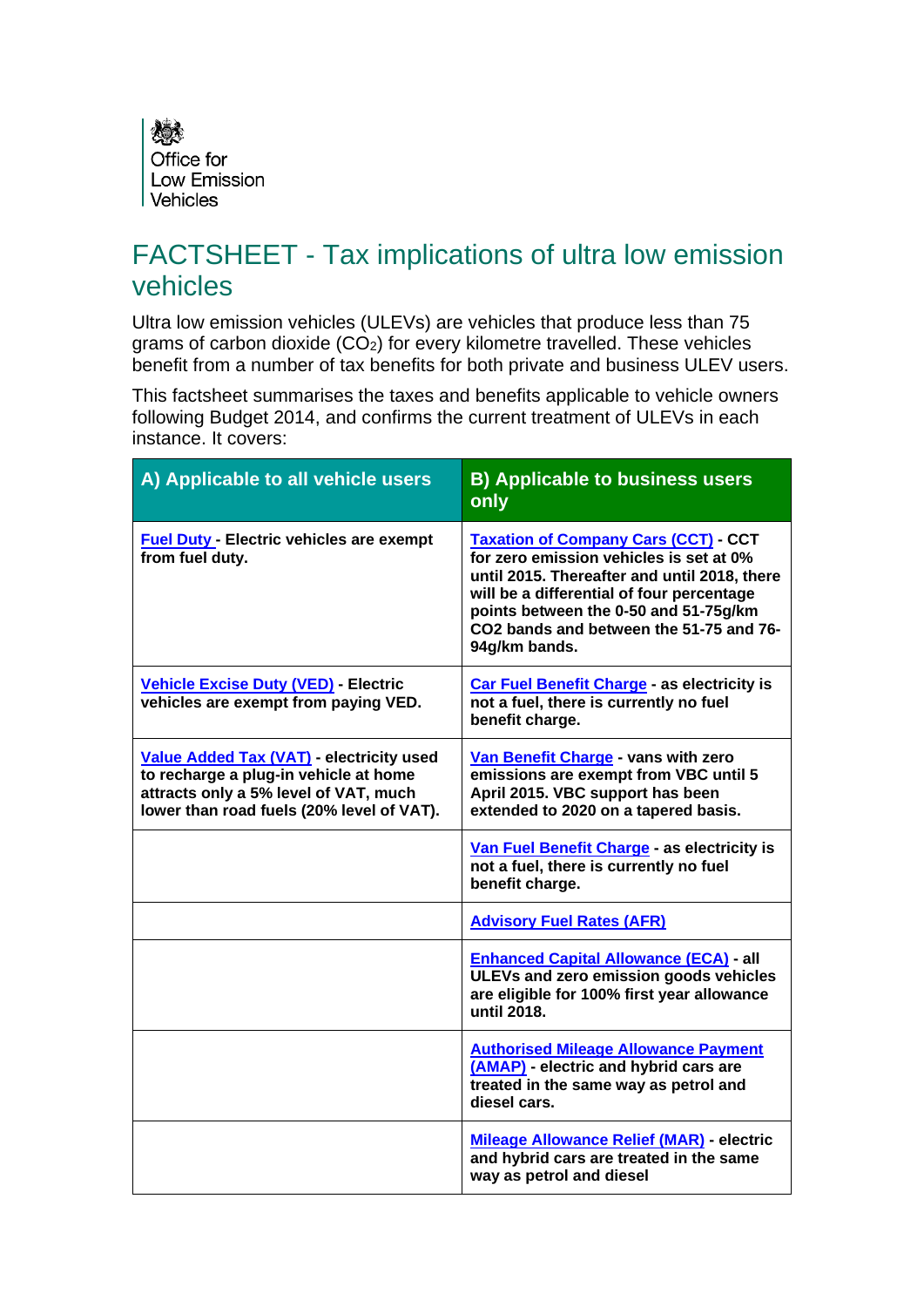# A) Taxes applicable to all ULEV users

#### <span id="page-1-0"></span>**1. Fuel Duty**

- **1.1** Fuel duty is paid on each litre of road fuel purchased (or per kilogram in the case of gases). Therefore the fuel efficiency of a vehicle, the way a vehicle is driven and the distance driven will determine the total amount of duty paid. Fuel Duty is currently set at 57.95 pence per litre for petrol, heavy oil, and biodiesel and bio-ethanol (May 2014).
- **1.2** Electricity is not subject to fuel duty, therefore battery electric vehicles are exempt from fuel duty.

#### <span id="page-1-1"></span>**2. Vehicle Excise Duty (VED)**

**2.1** Vehicle Excise Duty (VED) is a tax applicable to all vehicles driving on UK roads. The rate (for cars first registered after 1 March 2001) is based upon the car's carbon dioxide emissions  $(CO<sub>2</sub>)$ .



| 2.2 | Post 2001 car VED is divided into thirteen CO <sub>2</sub> |
|-----|------------------------------------------------------------|
|     | bands, with one rate payable in the first year             |
|     | (FYR), and then a separate, standard rate                  |
|     | (SR) payable in all subsequent years (table 1).            |

| <b>Band</b>    | CO <sub>2</sub> emission (g/km) | <b>Standard Rate (£)</b> | First Year Rate (£) |  |
|----------------|---------------------------------|--------------------------|---------------------|--|
| A              | Up to 100                       | 0.00                     | 0.00                |  |
| B              | 101-110                         | 20.00                    | 0.00                |  |
| C              | 111-120                         | 30.00                    | 0.00                |  |
| D              | 121-130                         | 110.00                   | 0.00                |  |
| E              | 131-140                         | 130.00                   | 130.00              |  |
| F              | 141-150                         | 145.00                   | 145.00              |  |
| G              | 151-165                         | 180.00                   | 180.00              |  |
| H              | 166-175                         | 205.00                   | 290.00              |  |
|                | 176-185                         | 225.00                   | 345.00              |  |
| J              | 186-200                         | 265.00                   | 485.00              |  |
| K <sup>1</sup> | 201-225                         | 285.00                   | 635.00              |  |
| L              | 226-255                         | 485.00                   | 860.00              |  |
| M              | Over 256                        | 500.00                   | 1090.00             |  |
|                |                                 |                          |                     |  |

## **Table 1 - VED Rates for post-2001 (diesel and petrol) cars in 2014-15**

l <sup>1</sup> Band K includes cars that have a CO<sup>2</sup> figure over 225g/km but were registered before 23 March 2006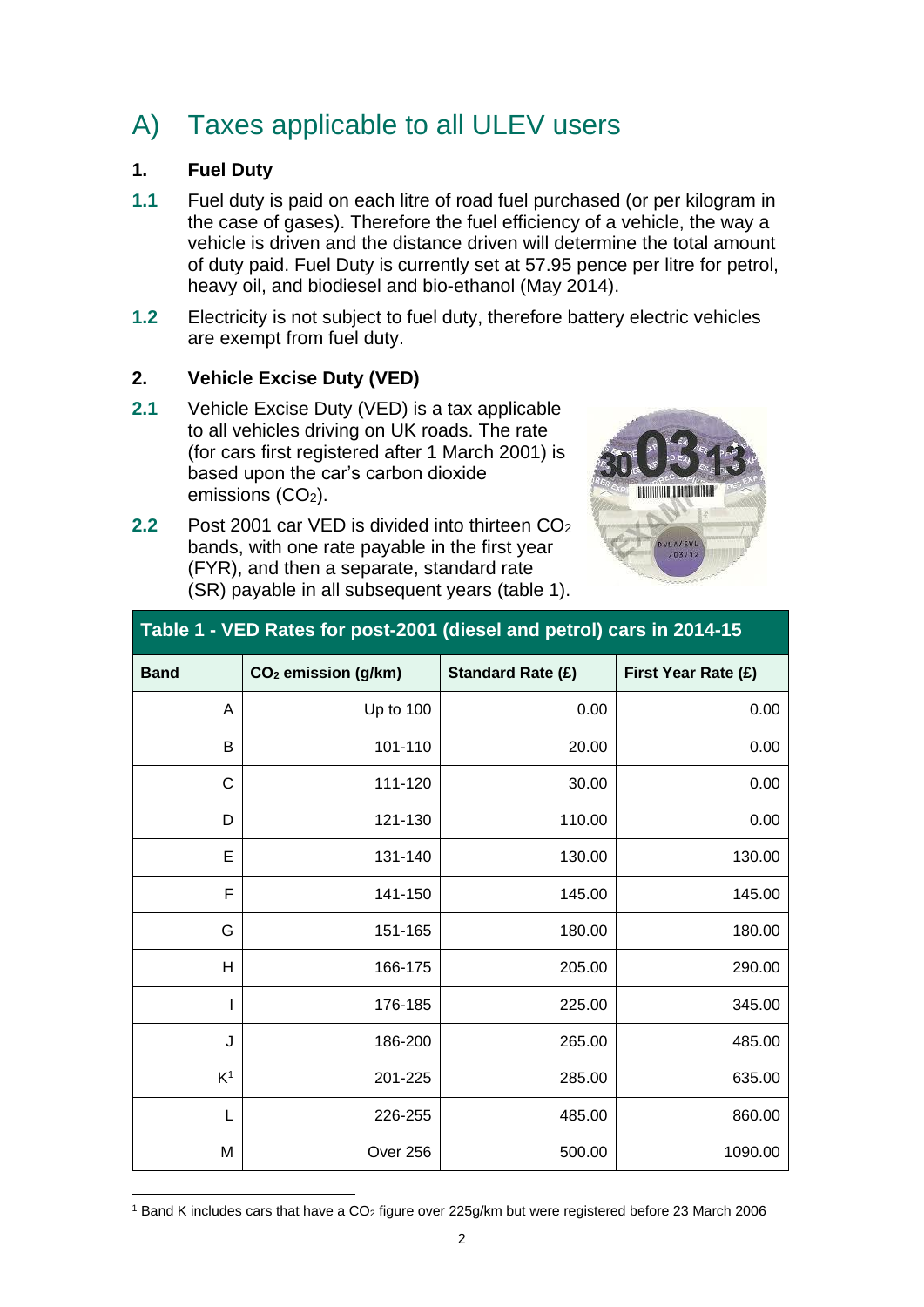<span id="page-2-0"></span>**2.3** Electric vehicles are exempt from paying VED and all vehicles that emit less than 100g CO<sup>2</sup> per km have a zero rate of VED. Cars that are not solely powered by petrol/diesel are classified as alternative fuel vehicles and subject to a £10 VED discount (for post 2001 registrations).

### **3. Value Added Tax (VAT)**

- **3.1** Value added tax (VAT) is a consumption tax that is applied to the price of vehicles, their fuels and electricity. Vehicles are subject to standard levels of VAT (20%) regardless of their carbon footprint.
- **3.2** Electricity has varying treatment. Electricity that is supplied for domestic, non-business and charity use attracts 5% VAT, while electricity that is supplied for business use is subject to standard VAT (20%).
- **3.3** Petrol, Diesel and Hydrogen are considered to be road fuels and therefore also attract the standard level of VAT (20%).
- **3.4** Electricity that is used to recharge a wholly battery electric vehicle (BEV) or plug-in hybrid vehicle (PHEV) at home attracts a much lower level of VAT 5%. BEVS and PHEVs that are recharged at work will attract 20% VAT. Hydrogen used to refuel FCEVs will also attract 20%.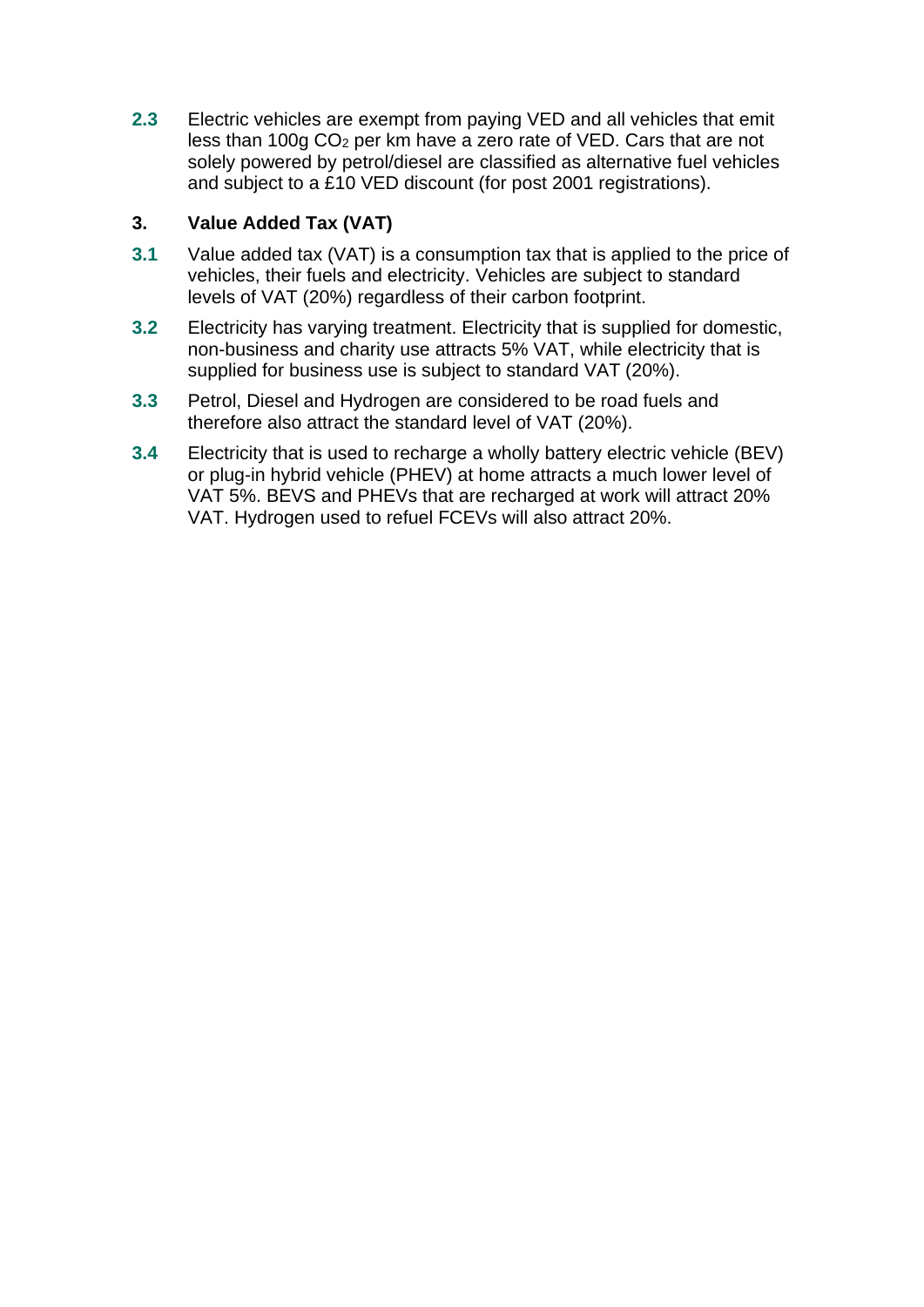# B) Taxes that are applicable to business users only

#### **Company car flow chart**

An employee that uses a company car may pay or be reimbursed for the use of their company car in a variety of ways. The following diagram may help to direct a company car user to the most helpful areas.



#### <span id="page-3-0"></span>**4. Taxation of company cars (CCT) - how the benefit in kind is calculated**

- **4.1** The provision of a company car that is available for that employee's private use is a Benefit in Kind (BIK)<sup>2</sup>. As such, it is subject to income tax (for the employee) and employer Class 1A National Insurance Contributions.
- **4.2** The benefit is normally valued as an 'appropriate percentage' of the car's total list price (manufacturer's list price when new plus any accessories the value reportable on a P11D). The appropriate percentage is dependent upon the car's  $CO<sub>2</sub>$  emissions (see table below) and fuel type.

l <sup>2</sup> An employee may benefit from their employment by receiving a benefit that does not take the form of money. These are often called benefits in kind.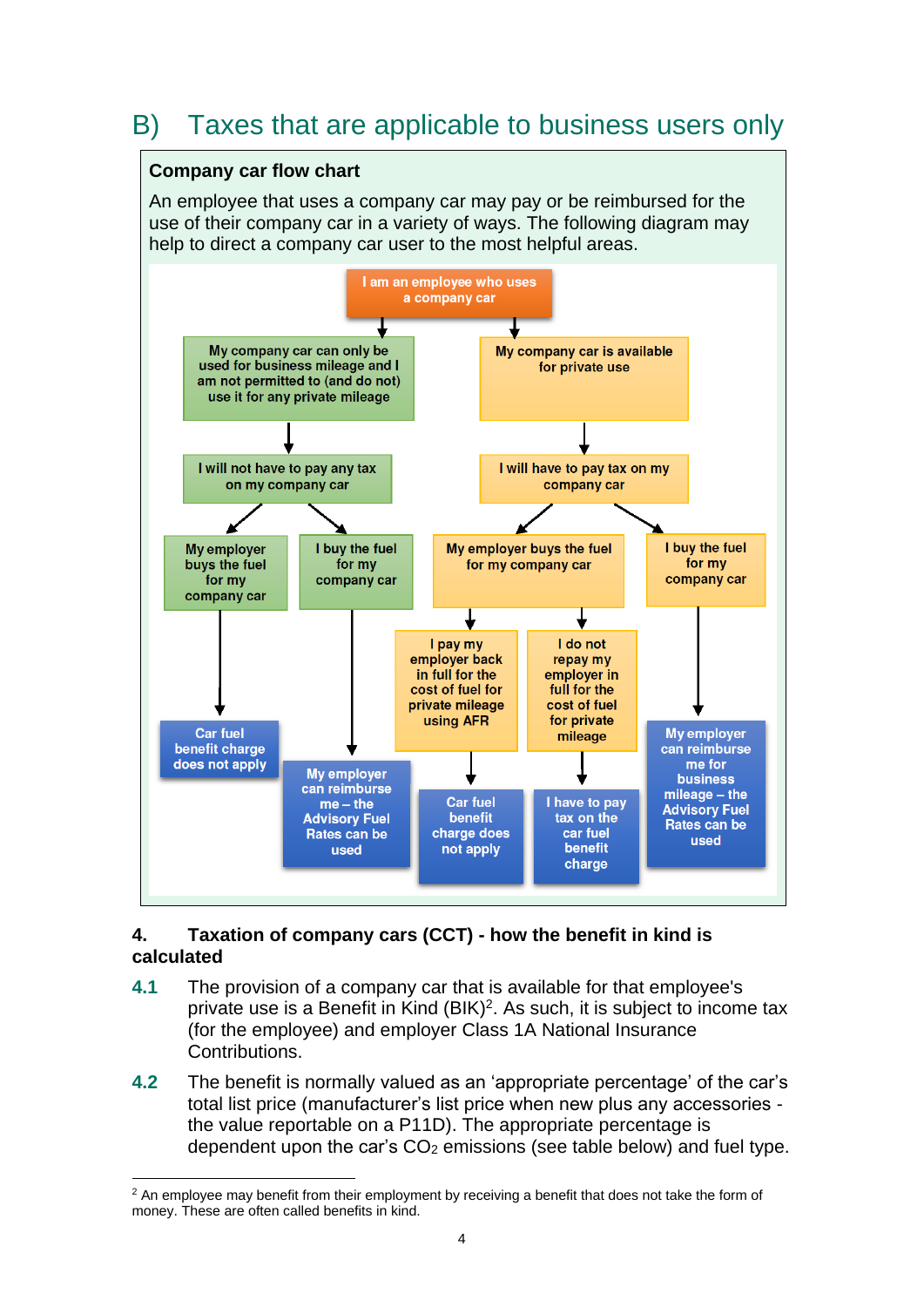The emissions figure can be found on the car's registration document (V5C). The company car benefit is then subtracted from the employee's personal tax free allowance, resulting in them paying tax on a greater proportion of their salaried income.

**4.3** A calculator is available here:<http://www.hmrc.gov.uk/calcs/cars.htm> and rates are shown in the table below for zero emission vehicles and some of the lower CO<sub>2</sub> vehicles.

| Table 2 - The 'appropriate percentages' for Benefit in Kind Taxation |                               |               |               |                   |                            |                            |  |
|----------------------------------------------------------------------|-------------------------------|---------------|---------------|-------------------|----------------------------|----------------------------|--|
| CO <sub>2</sub><br><b>Emissions</b>                                  | 2014-15                       |               | 2015-16       |                   | 2016-17                    | 2017-18                    |  |
| (g/km)                                                               | <b>Appropriate Percentage</b> |               |               |                   |                            |                            |  |
|                                                                      | <b>Petrol</b>                 | <b>Diesel</b> | <b>Petrol</b> | <b>Diesel</b>     | <b>Petrol &amp; Diesel</b> | <b>Petrol &amp; Diesel</b> |  |
| Zero                                                                 | 0                             | 0             | 5             | 8                 | 7                          | 9                          |  |
| $0 - 50$                                                             | 5                             | 8             | 5             | 8                 | 7                          | 9                          |  |
| $51 - 75$                                                            | 5                             | 8             | 9             | $12 \overline{ }$ | 11                         | 13                         |  |
| 76-94                                                                | 11                            | 14            | 13            | 16                | 15                         | 17                         |  |
| 95-99                                                                | 12                            | 15            | 14            | 17                | 16                         | 18                         |  |
| 100-104                                                              | 13                            | 16            | 15            | 18                | 17                         | 19                         |  |
| 105-109                                                              | 14                            | 17            | 16            | 19                | 18                         | 20                         |  |

- **4.4** The appropriate percentage increases by 1 percentage point (ppt) for each increase of  $5q CO<sub>2</sub>$  per km, to a maximum of 35% until 2014-15, and to a maximum of 37% in 2015-18.
- **4.5** For company cars which are fuel-electric hybrids or all-electric and have a rechargeable battery, the list price of the vehicle must always include the cost of the battery, whether or not it is leased separately. If an employer leases a battery for an employee's company car, there is a taxable benefit, which would normally be based on the cost to the employer.
- **4.6** Ultra low emission vans are not affected by CCT because they are subiect to Van Benefit Charge.

#### <span id="page-4-0"></span>**5. Car Fuel Benefit Charge – how the benefit in kind is calculated**

- **5.1** Car fuel benefit charge is levied on employees who receive free fuel from their employer and a portion of it is used for private mileage in a company car which is not repaid in full by the employee. A tax must be paid on the cash equivalent of the benefit-in-kind represented by that fuel. The value of this benefit is calculated by using the appropriate percentage of the vehicle times a 'multiplier'.
- **5.2** For 2014-15, the car fuel benefit charge is calculated by multiplying £21,700 by the appropriate percentage. As with company car tax, the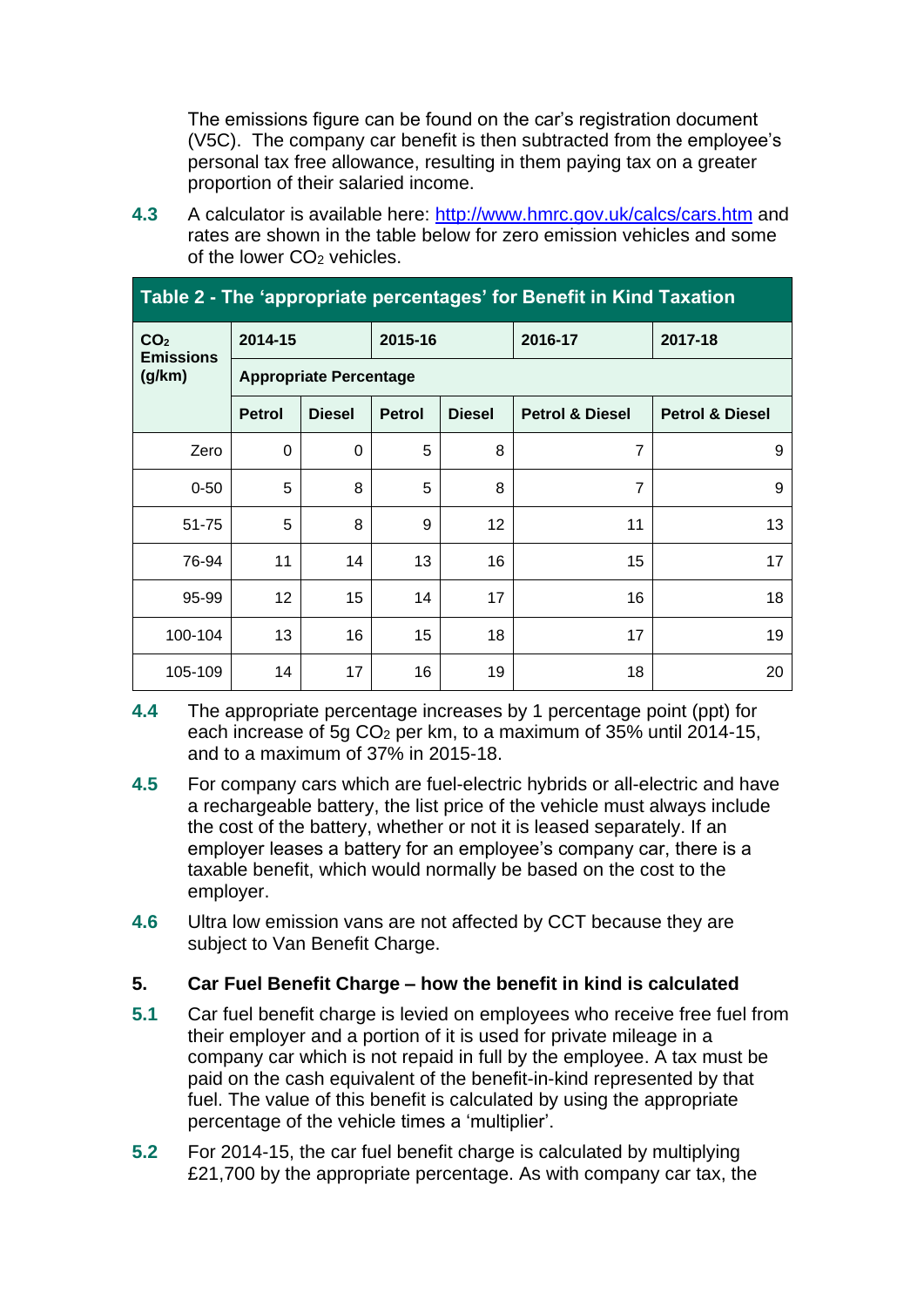employee then pays income tax on this amount. More information on Fuel Benefit Charges can be found on the HMRC website.<sup>3</sup>

- **5.3** There is no car fuel benefit charge if employees repay the cost of their private mileage in full. They may use the rates published by HMRC – the advisory fuel rates (AFRs) – to do so which can be found here. 4
- **5.4** As electricity is not a fuel, there is currently no fuel benefit charge. This means that if an employer allows an employee with a company or personally owned car to top up the battery of their BEV, PHEV or E-REV at work, this does not fall under car fuel benefit charge.
- **5.5** In relation to electric car charging stations, the provision by an employer of a charging station for an employee to charge a private electric car gives rise to a benefit-in-kind. In general terms, a benefit-in-kind is liable for tax and National Insurance contributions. If, however, the employer considers the benefit to be a 'trivial benefit', the employer can apply to HMRC for agreement to exclude the benefit from reporting grounds. Information about trivial benefits can be found on the HMRC website<sup>5</sup>. The Government recognises that this is a developing area and keeps the tax rules under review to ensure that they remain effective in promoting take up of cleaner cars but also remain consistent with the Government's wider deficit reduction plans.

#### <span id="page-5-0"></span>**6. Van Benefit Charge (VBC) – how the benefit in kind is calculated**

- **6.1** Van benefit charge is levied when employers provide employees with a van for private (as well as business) use. The charge is set at a flat rate (currently £3,090 in 2014-15) and the employee pays income tax on this amount and the employers pays NICs. The charge does not apply if the private use of the van is only ordinary commuting or is otherwise incidental.
- **6.2** Vans with zero emissions (i.e. electric vans) are exempt from VBC until 5 April 2015. At Budget 2014 the Government announced the VBC support for electric vans will be extended to 5 April 2020 on a tapered basis. In 2015-16 the VBC rate paid by electric vans will be 20% of the rate paid by conventionally fuelled vans, followed by 40% in 2016-17, 60 percent in 2017-18, 80% in 2018-19 and 90% in 2019-20, with the rates equalised in 2020-21. The Government will review VBC support for zero emission vans in light of market developments at Budget 2016.

### <span id="page-5-1"></span>**7. Van Fuel Benefit Charge - how the benefit in kind is calculated**

- **7.1** If an employer gives an employee a van to use which is subject to the van benefit charge and pays their fuel, they will need to pay a fuel benefit charge. Van Fuel Benefit Charge is based on a flat rate charge (currently £581 for 2014-15).
- **7.2** The Government announced at Budget 2014 that the car and van fuel benefit charges for 2015-16 will increase by inflation (based on September 2014 Retail Price Index (RPI)).

l <sup>3</sup> <http://www.hmrc.gov.uk/budget2012/tiin-2008.pdf>

<sup>4</sup> [http://www.hmrc.gov.uk/cars/advisory\\_fuel\\_current.htm](http://www.hmrc.gov.uk/cars/advisory_fuel_current.htm)

<sup>5</sup> <http://www.hmrc.gov.uk/payerti/exb/a-z/t/trivial-benefits.htm>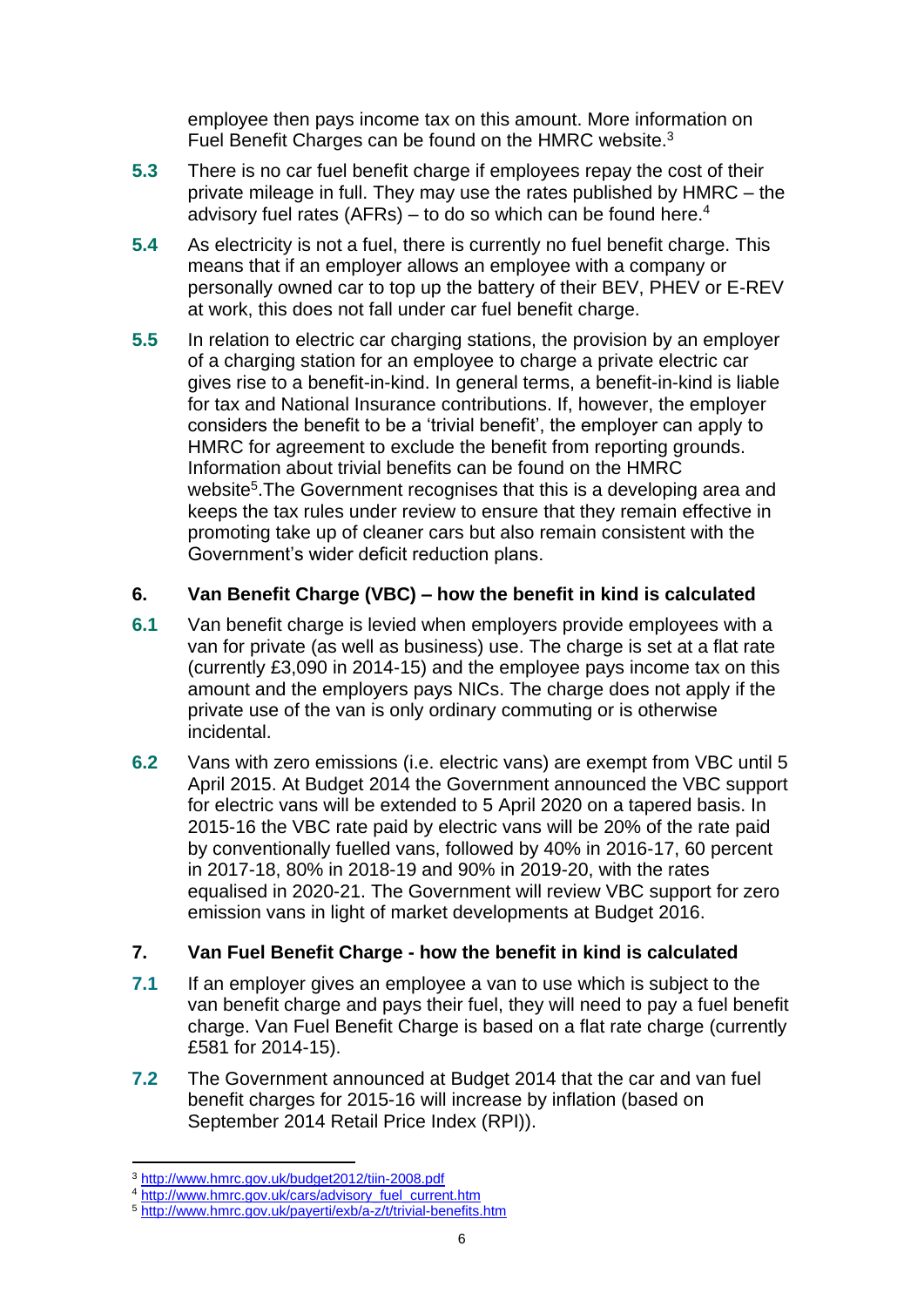**7.3** As above, electricity is not a fuel; therefore, there is currently no fuel benefit charge. This means that if an employer allows an employee with a company or personally owned car to top up the battery of their BEV, PHEV or E-REV at work, this does not fall under Van fuel benefit charge. Para 4.6 sets out the tax position.

### <span id="page-6-0"></span>**8. Advisory Fuel Rates (AFR)**

- **8.1** Advisory Fuel Rates (AFR) apply to company cars. They provide an average cost per mile depending on the engine size and fuel type of the car, which an employee can use to reimburse their employers for the cost of private mileage where an employer provides free fuel for a company car. They may also be used to reimburse employees for business mileage when the employee buys the fuel for their company car. If a company chooses to reimburse an employee with a company car for fuel used for business, this is not considered to be a taxable benefit.
- **8.2** AFRs are a pence-per-mile rate which HMRC publishes on a quarterly basis to help employers – they are not mandatory. The rates are based on average UK pump prices of various fuels, and data on fuel efficiency provided by the car manufacturing sector. They allow employers to use an average figure depending on engine size and fuel type rather than having to keep detailed records for each vehicle.
- **8.3** Employers are free to use the actual cost of fuel if they wish. But they will need to keep records to demonstrate how they have arrived at the calculation and may not use an averaging method over a number of cars. The latest rates are available on the HMRC website.<sup>6</sup>
- **8.4** If you have a petrol-hybrid car, you can use AFR petrol rates; if you have a diesel-hybrid car, you can use AFR diesel rates. There is no HMRC set AFR equivalent for pure electric vehicles because electricity is not considered to be a fuel for the purposes of Car Fuel Benefits legislation.

#### <span id="page-6-1"></span>**9. Enhanced Capital Allowances (ECA)**

- **9.1** Eligibility for Enhanced Capital Allowances (ECA) for cars are based on their CO<sup>2</sup> tailpipe emissions. Cars purchased from 1 April 2013 with CO<sup>2</sup> tailpipe emissions:
	- Over 130g/km qualify for the standard allowance. This is called a 'writing down allowance' and allows 8% a year of the value to be offset against income.
	- Over 95 g/km to 130g/km qualify for writing down allowances at 18% a year.
	- If car emits 95 g/km or less it can qualify for a 100% first-year allowance but they must be new and not second-hand. Cars that are leased also do not qualify. It has been announced that this emission threshold will change to 75g/km for the period April 2015 to March 2018.

l <sup>6</sup> [http://www.hmrc.gov.uk/cars/advisory\\_fuel\\_current.htm](http://www.hmrc.gov.uk/cars/advisory_fuel_current.htm)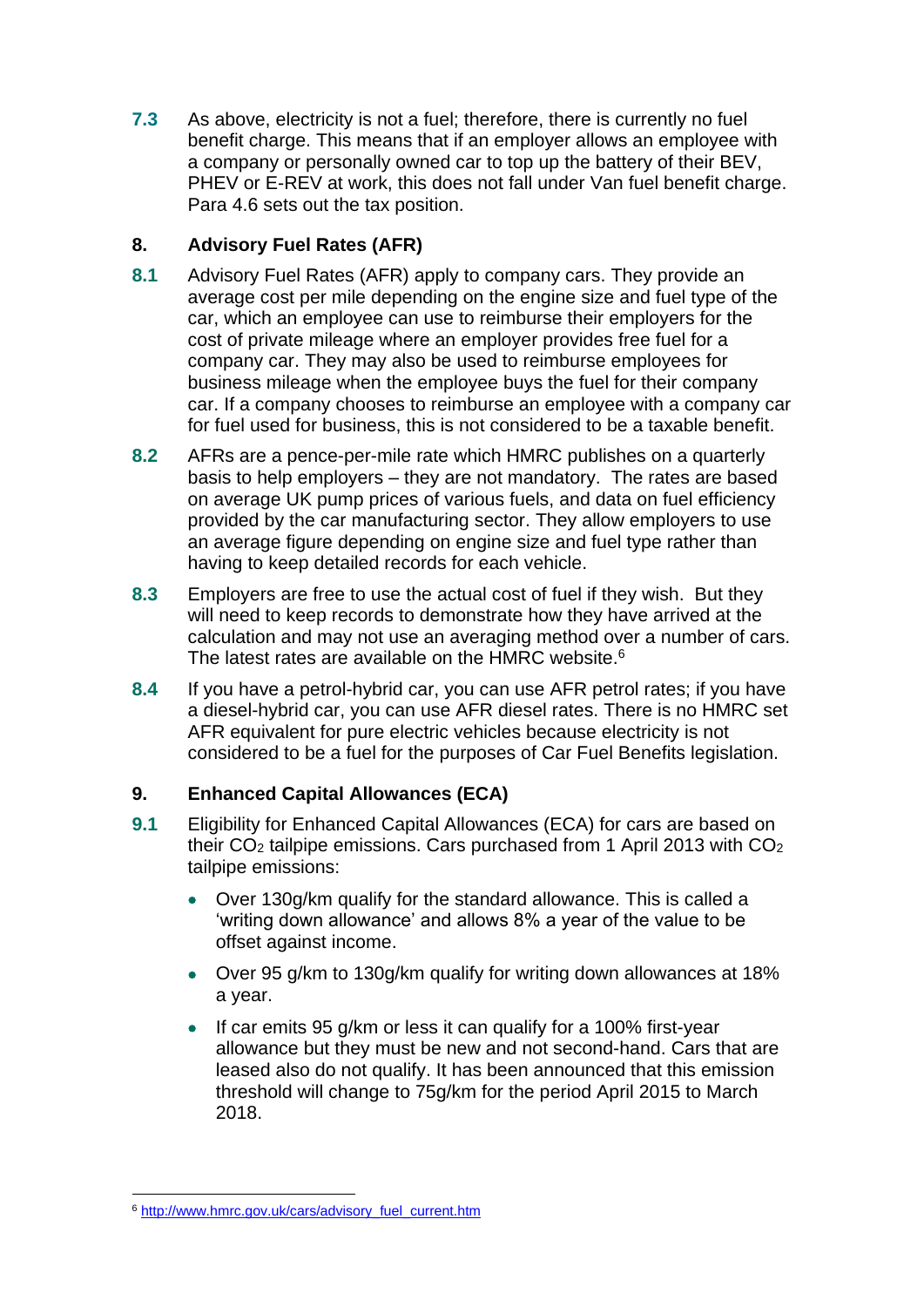- Zero-emission goods vehicles are also eligible for 100% first-year allowances until March 2015 and it has been announced that this will be extended to 2018.
- **9.2** The table below details the writing down allowances available for cars based on their CO<sub>2</sub> emissions since April 2012. The rate in force for the year that the car is purchased is used for the entire period of ownership of the car by your business. However, all future rates and thresholds could be changed in future Budgets should the Government decide to make such changes.

| Table 3 - Cars and writing down allowances                                  |                                 |                                             |                                 |                                 |                                 |
|-----------------------------------------------------------------------------|---------------------------------|---------------------------------------------|---------------------------------|---------------------------------|---------------------------------|
|                                                                             | 2013-14                         | 2014-15                                     | 2015-16                         | 2016-14                         | 2017-18                         |
| <b>First Year</b><br>Allowance<br>(100%). Does<br>not apply to<br>used cars | 95g or less                     | 95g or less                                 | 75g or less                     | 75g or less                     | 75g or less                     |
| Write Down<br>Allowance<br>(18%). For new<br>cars see FYA<br>above.         | up to and<br>including,<br>130a | up to and<br>including,<br>130 <sub>q</sub> | up to and<br>including,<br>130a | up to and<br>including,<br>130q | up to and<br>including,<br>130g |
| Write Down<br>Allowance (8%).                                               | >130g                           | >130g                                       | >130g                           | >130g                           | >130g                           |

- **9.3** Subject to Parliamentary approval, all ULEVs (75g or less CO<sub>2</sub>/km) and zero emission goods vehicles will be eligible for 100% First Year Capital Allowances (FYAs) for the period April 2015 to 2018.
- **9.4** 100% first-year allowances are also available for businesses that install gas refuelling equipment for vehicles that require natural gas, hydrogen or biogas until March 2015. Subject to Parliamentary approval this will be extended to March 2018.
- **9.5** Eligible equipment can include:
	- storage tanks
	- compressors
	- controls and meters
	- gas connections
	- filling equipment

#### <span id="page-7-0"></span>**10. Authorised Mileage Allowance Payment (AMAPs)**

- **10.1** Authorised Mileage Allowance Payments are applied to employee owned vehicles that are being used for the business.
- **10.2** AMAPs provide the pence per mile rate at which HMRC allows employers to reimburse their employees for business travel in employee owned vehicles, without liability to income tax or NICs. If a